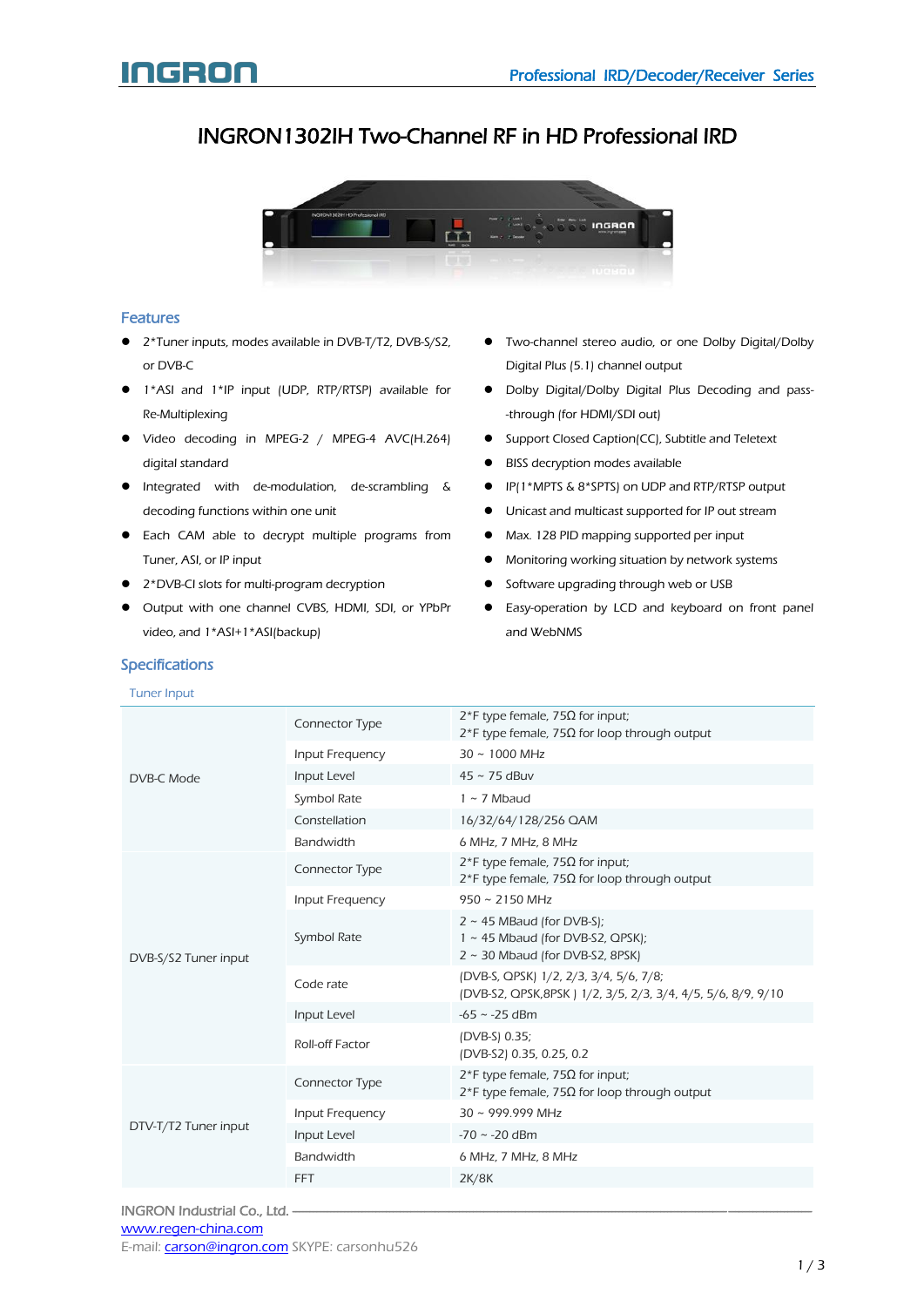# Ideo

### ASI Input ASI Input Standard DVB-ASI, EN50083-9 Input Bit-Rate ≤49Mbps Connector Type 1\*BNC female 75Ω IP Input IP Input Connector Type TS over IP, UDP Connector Type RJ45, 10/100M Base-T Bit-Rate ≤70Mbps DVB-CI Module Descrambling Processing DVB-CAS Smart Card Interface ISO7816 Interface Card Separation 2\*PCMCIA BISS Mode BISS-1, BISS-E, up to 120Mbps **Output** ASI Output Number 2\*ASI Standard EN 50083-9 ASI Output Bit Rate Max. 54 Mbps MPEG Frame 188/204 byte Reflection Loss >10 dB Connector Type 75Ω, BNC interface IP Output Transport Protocol TS over IP, UDP, RTP/RTSP protocol Connector Type RJ45, 10/100M Base-T Output TS Mode 1\*MPTS & 8\*SPTS Mode Multicast/Unicast Video Output Video Out Interface 1\*CVBS / 1\*SDI / 1\*YPbPr, BNC interface 1\*HDMI Resolution 480i, 480p, 576i, 576p, 720p, 1080i, 1080p Video Decoding MPEG-2/H.264 Audio Output Audio Out interface 2 \*Stereo/4\*mono, HDMI, SDI Audio Decoding MPEG-1 Layer II LC-AAC, HE-AAC, Dolby Digital/ Dolby Digital Plus Audio Output Mode Left, Right, Stereo, 5.1 CH Management Local Control by keyboard or LCD on front panel Upgrading by Ethernet interface or USB Remote Control by web NMS Language **English** General Voltage 100~240V AC, 50/60Hz Power Consumption 18.0 W Environment 0~45°C (Operation), -20~80°C (Storage) Dimension (W\*D\*H) 482\*405\*44 mm

Gross Weight 4.0 KGS